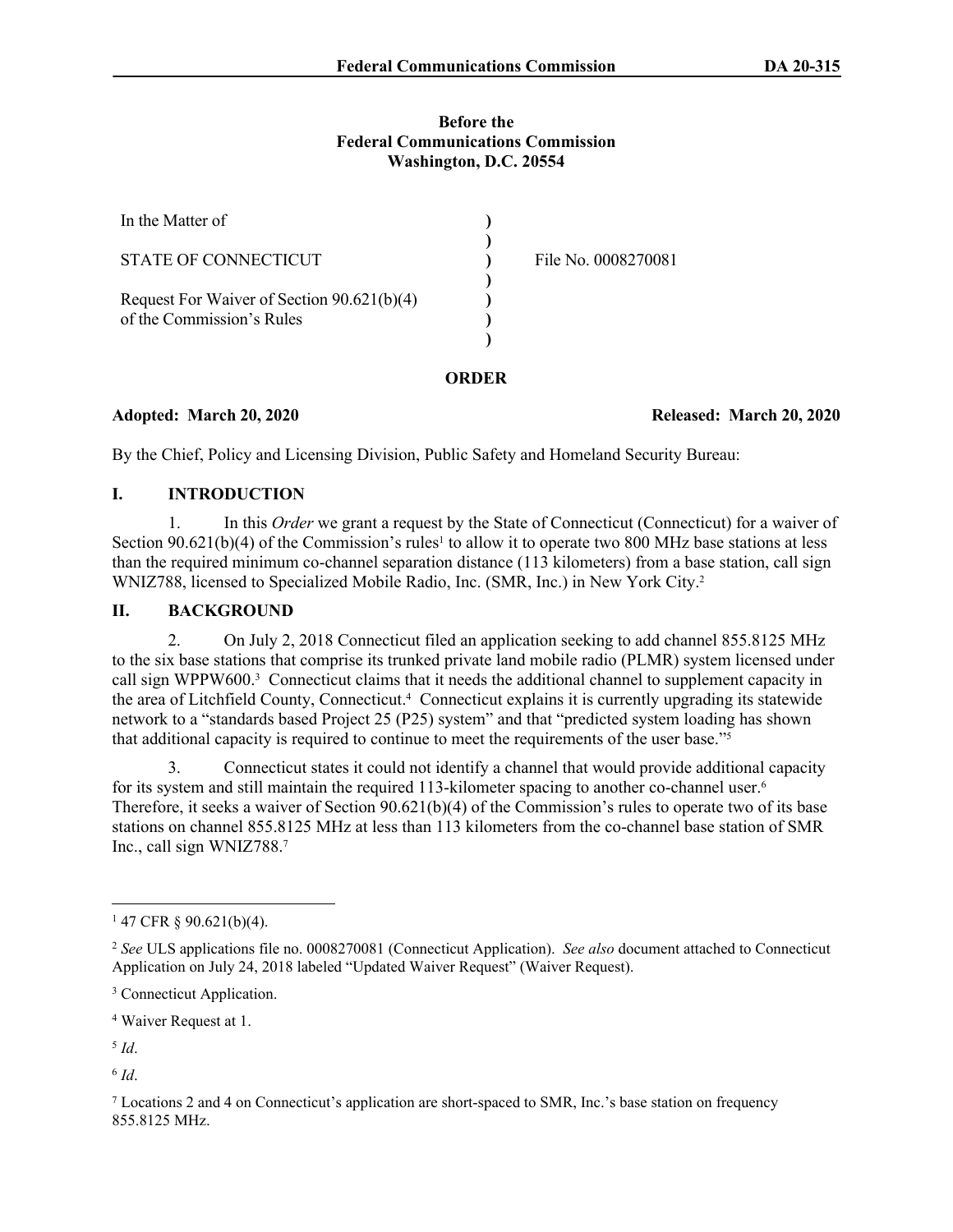4. Section 90.621(d)(4) of the Commission's rules permits an applicant to license base stations less than 113 kilometers from previously licensed co-channel base stations provided the applicant satisfies certain power and antenna height limits specified in a short-spacing table.<sup>8</sup> An applicant may license a base station at a distance less than that prescribed in the short-spacing table if it obtains a waiver to do so and includes an engineering study showing that the incumbent licensee will receive interference protection equivalent to that obtained from the short-spacing table. The table is premised on the proposed station's 22 dBu F(50,10) interference contour not overlapping the incumbent station's 40 dBu F(50,50) service contour.<sup>9</sup>

5. Connecticut submits a contour analysis performed by its frequency coordinator, the Association of Public-Safety Communications Officials International (APCO), showing that, with the directional antenna specified in Connecticut's application, the 22 dBu F(50,10) interference contours from Connecticut's two proposed short-spaced base stations will not overlap the 40 dBu F(50,50) contour of the SMR, Inc. co-channel base station.<sup>10</sup> Thus, APCO concludes that the incumbent, SMR, Inc., will "receive interference protection that meets or exceeds the limits upon which the ERP and DHAAT criteria are established."<sup>11</sup>

6. SMR, Inc. initially opposed Connecticut's application and waiver request<sup>12</sup> but withdrew its opposition after Connecticut provided SMR, Inc. with the characteristics of the directional antennas that Connecticut will use at the two short-spaced sites.<sup>13</sup>

### **III. DISCUSSION**

7. To obtain a waiver of the Commission's Rules, a petitioner must demonstrate either that (i) the underlying purpose of the rule(s) would not be served or would be frustrated by application to the present case, and that a grant of the waiver would be in the public interest;<sup>14</sup> or (ii) in view of unique or unusual factual circumstances of the instant case, application of the rule(s) would be inequitable, unduly burdensome, or contrary to the public interest, or the applicant has no reasonable alternative.<sup>15</sup> We conclude Connecticut's request for waiver of Section  $90.621(b)(4)$  should be granted under the first prong of the waiver standard.

8. Bureau staff have independently confirmed APCO's determination that, with the directional antennas specified, Connecticut's proposed base stations' 22 dBu F(50,10) interference contour does not overlap the 40 dBu F(50,50) coverage contour of the short-spaced co-channel incumbent station. This contour analysis demonstrates that SMR, Inc. will receive interference protection equivalent to that provided by application of the short-spacing table. Based on this finding, we conclude that Connecticut's proposal to operate two base stations on channel 855.8125 MHz at less than the required minimum spacing to SMR, Inc.'s co-channel base station would not frustrate the interference-avoidance underlying purpose of Section 90.621(b)(4) of the Commission's rules. Moreover, we find the public interest will be served by the waiver because it will allow Connecticut to expand the capacity of its

<sup>12</sup> SMR Inc. Opposition to Connecticut Request for Waiver, July 9, 2018.

<sup>13</sup> Connecticut will deploy a Sinclair SE4192-SWBP4LDF antenna with a 50-degree null at Location 2 and a Sinclair SE419-SWBP4LDF(D00) antenna with a 45-degree null at Location 4. *See* Antenna Statement.

<sup>14</sup> 47 CFR § 1.925(b)(3)(i).

15 47 CFR § 1.925(b)(3)(ii).

<sup>8</sup> 47 CFR § 90.621(d)(4).

<sup>&</sup>lt;sup>9</sup> *Id*. at n. 2, Short-Spacing Separation Table.

<sup>&</sup>lt;sup>10</sup> See APCO documents attached to Connecticut Application on July 5, 2018 labeled UPDATED NON-OVERLAPPING CONTOUR L2 and "UPDATED NON-OVERLAPPING CONTOUR L4.

<sup>11</sup> Waiver Request at 2.